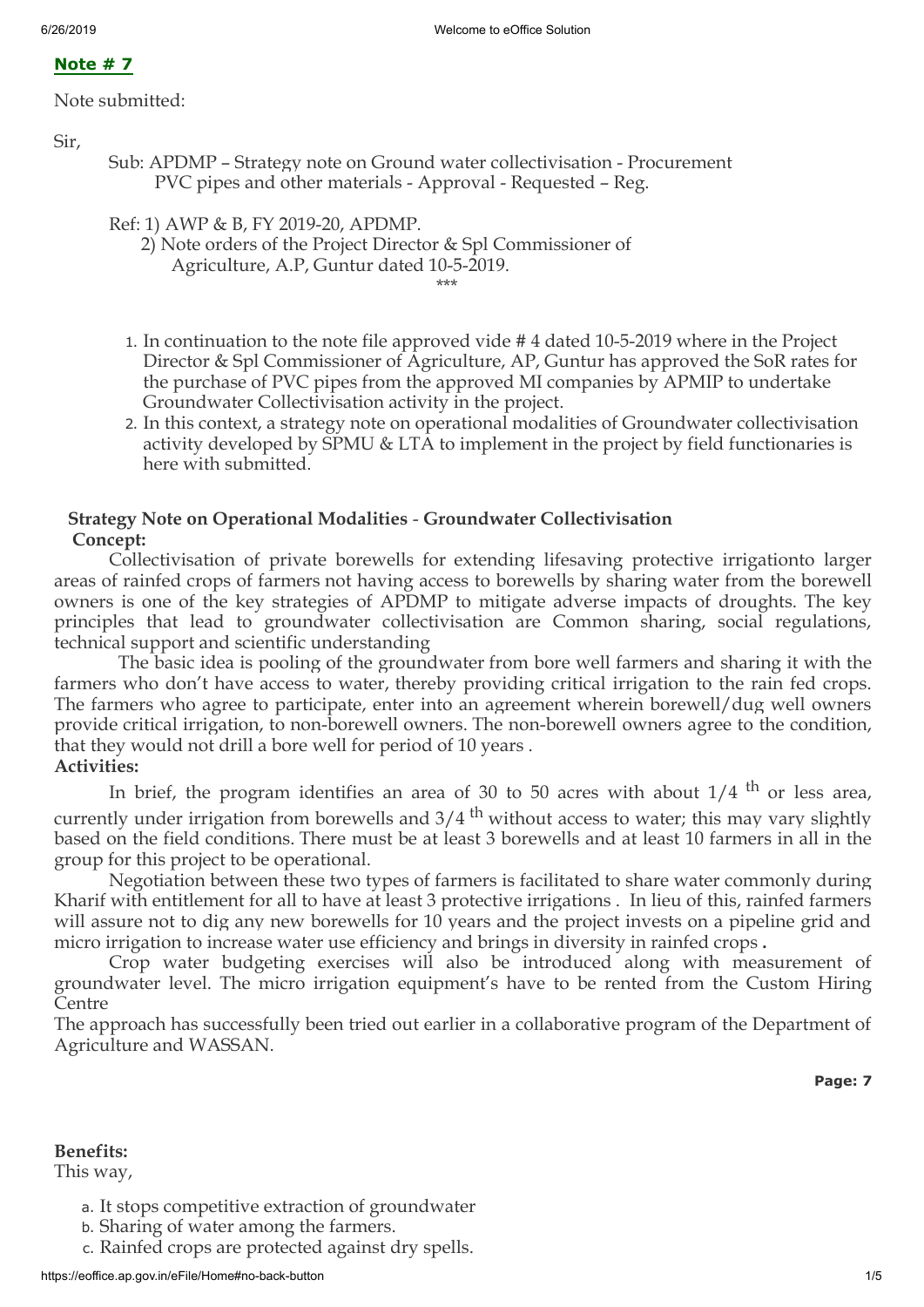- d. Water use efficiency is increased,
- e. As the crop is relatively secure, farmers start investing in their rainfed agriculture.

## **Project Targets:**

As per the project cost Tables: The Project is to achieve the following targets over the 5 years of its implementation period:

| Particular                                  | Total |
|---------------------------------------------|-------|
| Borewells to be collectivized Physical (No) | 3300  |
| Area Covered (Ha)                           | 15620 |
| Financial (in Rs. Cr)                       | 46.86 |

Rupees 46.86 crores are allocated over the project period to collectivise 3300 borewells to extend protective irrigation to 15,620 ha of area. The proposed target area and budgeting includes RIDF target as well.

Unit cost of groundwater collectivisation depends on the distance of source of water/ borewells from the location of rainfed fields where irrigation is required. The unit cost of the groundwater collectivisation scheme was estimated at Rs.30,000 per ha in the design document, where water is assumed to be available within the collectivisation patches.

# **There is cost escalation because of the following** :

- i. Increase in taxes post-GST, increase in the SSR / SoR rates etc., there is cost escalation.
- ii. In several cases, due to consecutive droughts, water is mostly available in the borewells situated nearer to larger irrigation tanks / nearer to streams etc., which necessitated additional pipelines and there by cost escalated.

## **Page: 8**

The initial plans, estimations and budgets prepared within APDMP project areas suggests a unit cost varying from Rs.42000 to Rs.52000 per ha, excluding farmers share. In view of this, it is recommended to go with a maximum unit cost of Rs.52000 per ha. Over and above the unit cost borne by the Project, the farmers need to contribute minimum of 15% value of the unit cost towards refilling of pipeline trench and labour charges for pipeline installation etc.

After completion of pipeline network if there is leftover amount, it can be used for maintenance and other operational cost and not be distributed amongst farmers. Filling of trenches after the pipes are laid out is also to be carried out by farmers.

Any additional unit cost over Rs.52000 per Ha can also be taken up but the additional cost must be borne by the farmers; in any case the *Benefit: Cost* ratio must be >1.0 within a payback period of 5 years.

# **Operational Modalities:**

# *Preparatory Work:*

- WASSAN, Lead Technical Agency for the project, has developed a mobile based software for mapping, planning and trained the field functionaries on using it along with Google Earth and Excel for design and estimates preparation.
- LTA team is supporting the LFA in at least two such sites till the experience is internalized within their team.
- A Groundwater Collectivization Proposal Template is developed by the LTA and the LFA teams are trained in the same. It has all the checklist of documents and data, maps, estimations supporting documents etc., to be submitted.

# *Program Processes:*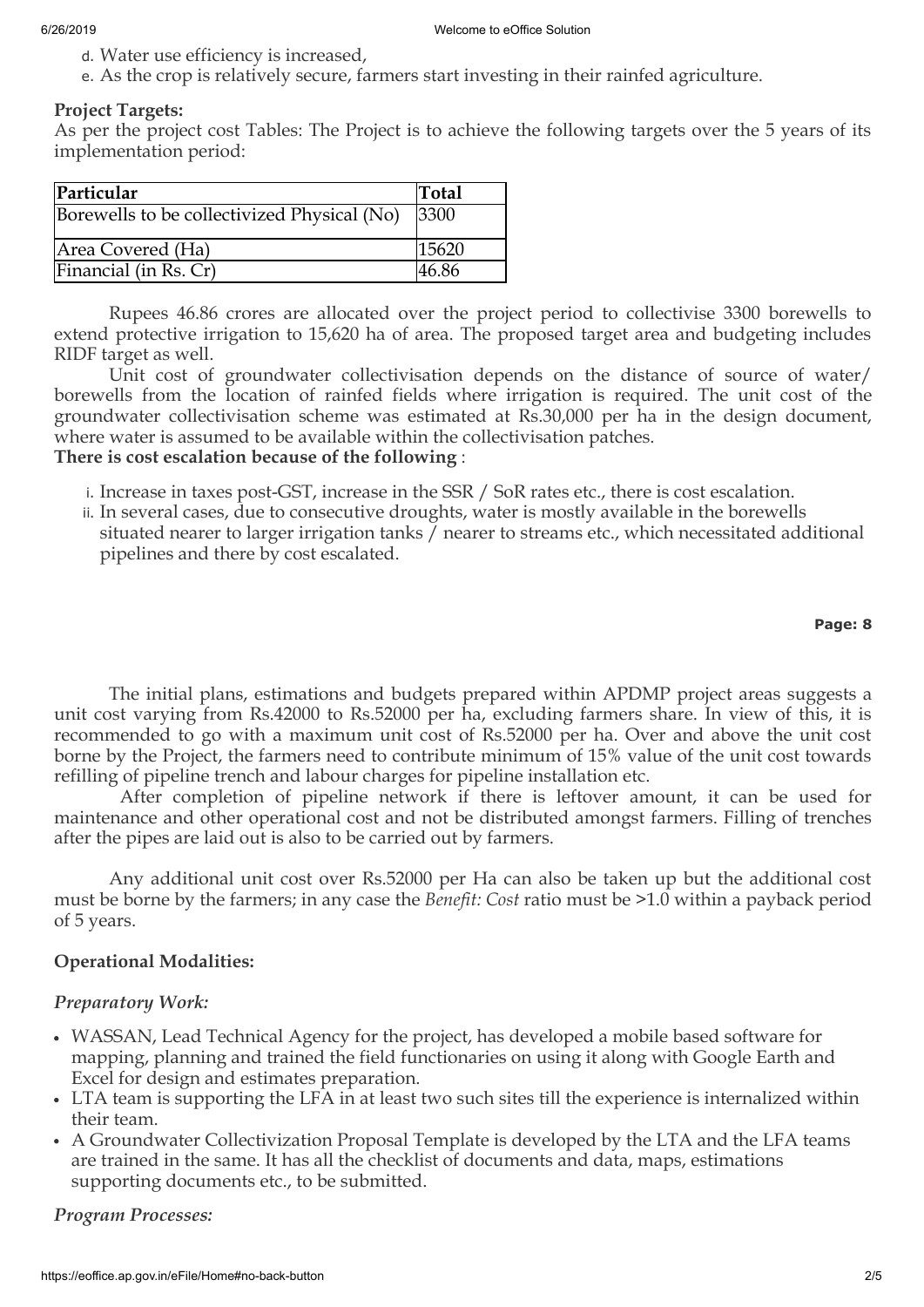.

#### 6/26/2019 Welcome to eOffice Solution

The following steps need to be undertaken at the field level along with FPO by Lead Facilitating Agency (LFA) and Facilitating Agency (FA) while developing the Groundwater collectivisation proposal:

Orienting the FPO on the subject and identifying the potential areas for groundwater collectivisation shall be done by L/FA

- Demarcating the area and detailed mapping (supplementing Land Use Maps); the area must have about 1:4 or above ratio of borewell irrigated area to rainfed area.
- Detailed water balance exercises taken up and a feasibility assessment is made and discussed with the farmers to enable them to see their benefits or losses. This exercise profiles the drought risks without and the benefits of its mitigation; especially, it projects the benefits to the borewell farmers if they agree to the norms.
- The farmers' contribution would be minimum of 15% over and above the unit cost fixed by the project. The farmer balance contribution shall be deposited in the FPO general account in advance before commencement of work.
	- The water sharing group has to agree for above points mentioned above (point 2 to point 4) and collectively submit an application to the FPO to utilise the budget earmarked
	- An agreement is signed by all the farmers in the presence of the Mandal Revenue Officer (as witness)
	- A proposal with line estimation and farmers details to be submitted to DPMU for administration approval.
	- A detailed design of the system along with costs is worked out and presented to the farmers and revisit the cost sharing norms.
	- A detailed proposal is prepared with technical details, costs and returns.
	- The proposal has to be sent for approval to DPMU/SPMU duly attached resolution of FPO and forwarded through L/FA.
	- Lead FA compiles all the proposals, makes an assessment and submits to DPMU /SPMU for administrative and technical sanction as per the work flow guidelines communicated earlier in the project. A copy may be submitted to LTA for information and necessary support action.
	- While preparing the budget estimations standard SSR /SoR rates shall be used.
	- The suppliers empanelled at the state level for supply of pipes and other material will be communicated to the FPOs for choosing the supplier of their interest. FPOs will place an indent to SPMU for procurement of required pipes and other materials.
- SPMU will procure the material as per the approved cost norms and supply to the FPOs.

## *Technical and Administrative Approvals:*

- The LFA in coordination with FA/FPO concerned shall submit the proposals along with the community water sharing agreement, patch details to DPMU for administrative sanction as per guidelines.
- The DPMU shall process and accord administrative sanction within 3 working days, otherwise submit to SPMU with remarks for administrative sanction.
- After issue of administrative sanctioned by DPMU/SPMU the LFA/FA shall initiate detailed design, lay out plan and estimates with all technical parameters and submit to DPMU for technical sanction.
- The DPMU shall process proposals and accord technical sanction within 5 working days.
- LFA shall issue work commencement letter to FPO/FA for execution of work.
- LTA will provide support to LFA/DPMU/SPMU in technical matters.
- While preparing the budget estimation slandered SSR/SOR rates in vogue shall be fallowed.
- The LFA on preparation of BOQ based on the design and technical estimation shall submit to SPMU for placing purchase order to empanelled companies.
- Regarding payments to companies the SPMU will pay on receipt of invoice from FPO duly making stock entry and recommended by L/FA.
- The SPMU will release funds to FPO in advance for carrying civil works and pipeline installation etc.
- The FPO/FA (NRM) will be held responsible for documentation and safe keep of the material.
- The work execution and MB recording shall be followed as per the work flow guidelines issued earlier.

#### *Check Measurement & MB etc.:*

The project will follow the same procedures as laid out for all NRM works of APDMP.

#### **Non-Negotiables:**

- i. The ratio of irrigated land to rainfed land should between 1:2 to 1:4;
- ii. Minimum of 10 farmers in the group.
- iii. Payment of farmers' share at least 50% of the 15% farmer share in advance.
- iv. Water budgeting and area limited to potential for providing 3 irrigations to all fields in the given area based on the measurement of discharge.
- v. Crop pattern changes agreed by the farmers.
- vi. Positive (>1) benefit: cost ratios; payback period of 5 years or less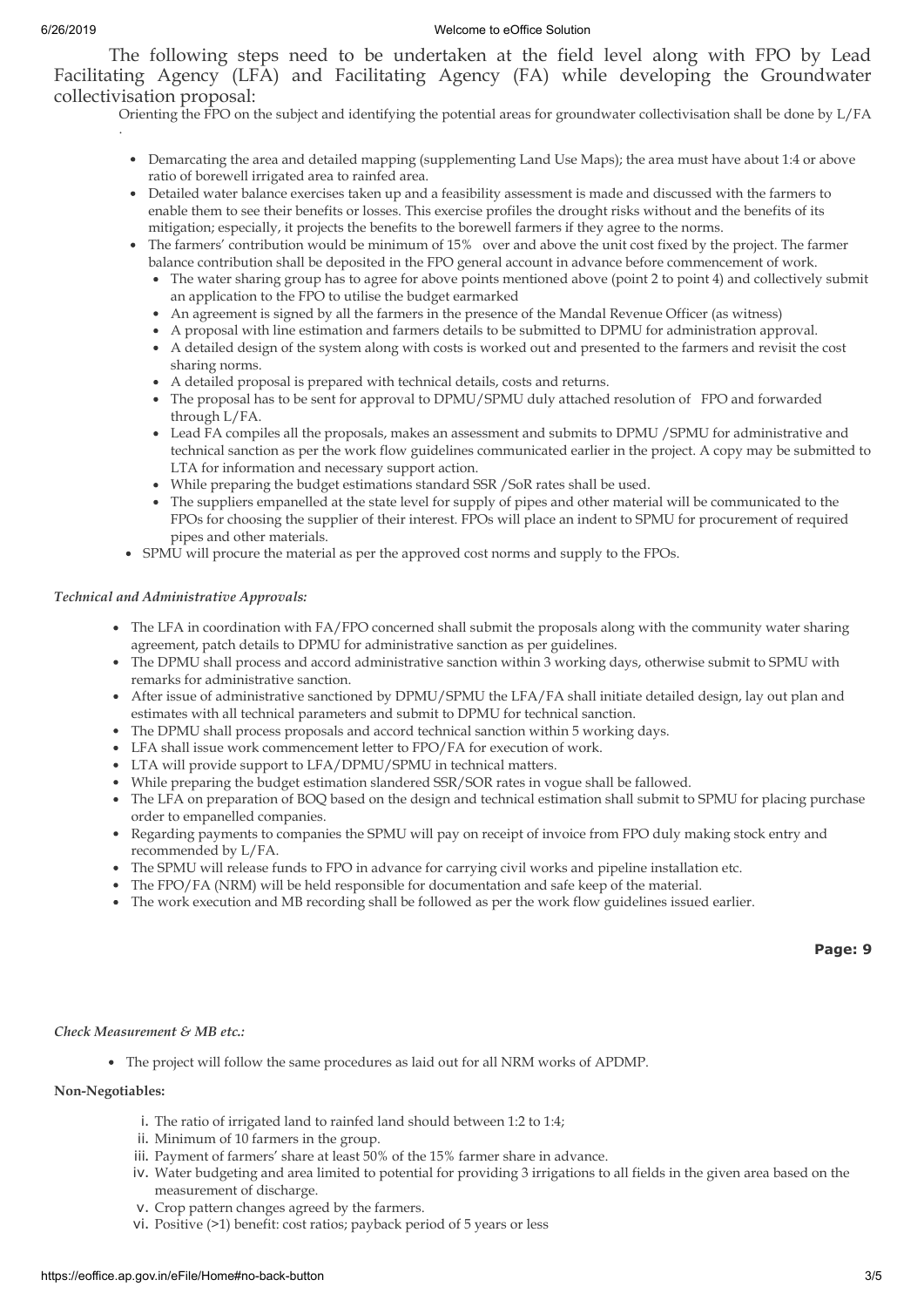#### 6/26/2019 Welcome to eOffice Solution

- vii. All farmers sign an agreement on NO NEW borewells at least for 10 years; and the document on judicial stamp paper witnessed by the Mandal Revenue Officer.
- 3. Further, it is submitted that, the ground water collectivisation activity is targeted to take up in an extent of 15620 Ha in five years in the project area with total outlay of Rs 46.86 crores. However, during 2019-20 this activity is planned to implement in an area of 6300 ha and to that extent budget was earmarked for Rs 18.90 crores in AWP&B, FY 2019-20.
- 4. In this regard it is submitted that, to implement this activity procurement of PVC pipes and other accessories is to be taken up immediately as per the procedure and approved norms and it is required to obtain prior approvals from IFAD for the entire procurement process.

If the Project Director & Spl Commissioner of Agriculture, AP, Guntur pleases, it is requested to orders on

- a. To approve the para #2 regarding the Strategy-note on Ground water Collectivisation.
- b. To approve para #3 regarding targeted area and budgets to accomplish this activity.
- c. To approve para #4
- d. Permit the Chief Operating Officer, APDMP, Guntur for further process in this regard.

For orders on a, b, c & d above

# **[Approved AWP&B 2019-20.pdf](javascript:openAttachments("note=NDU3OTE6OTg1NDI3NToyMTQyNzg="))**

**22/06/2019 6:17 PM**

## **K RAMANA KUMAR (AGRICULTURE OFFICER)**

**Page: 10**

# **Note # 8**

Sir, submitted note file for approval of PD, APDMP

## **22/06/2019 6:22 PM**

# **Note # 9**

Sir, Requested to approve the note

**22/06/2019 6:30 PM**

**Note # 10** The enhancement due to taxes is in order.

**24/06/2019 3:52 PM**







**Page: 11**